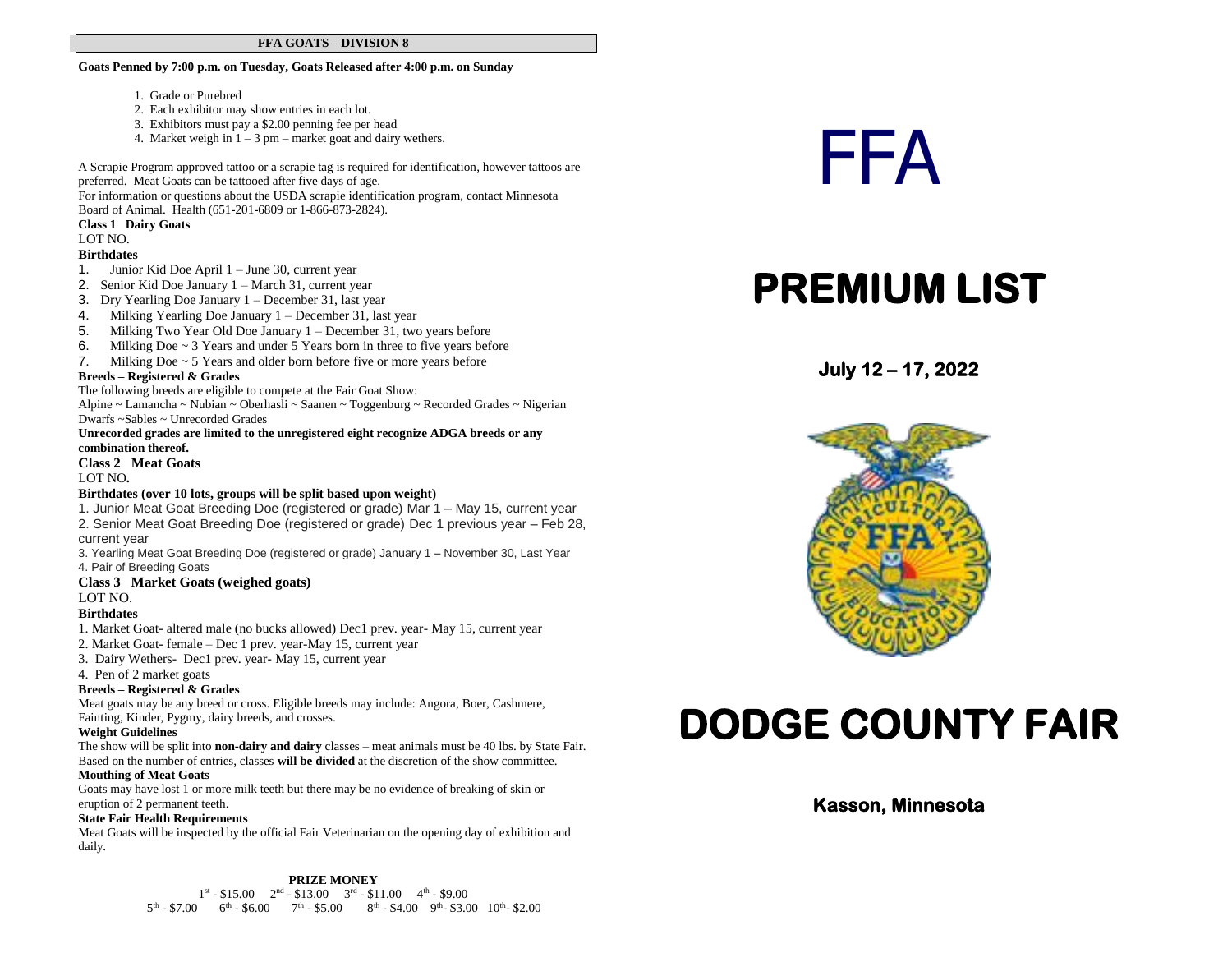#### **2022 FFA SCHEDULE DODGE COUNTY FAIR**

#### **Tuesday**

#### **Wednesday**

4 pm Beef Weigh in 5 pm Goat Weigh in

#### **Thursday**

**Friday**

#### **Saturday**

No announcements No announcements

### **Sunday**<br>4:00 p.m.

#### 5-7 pm Stalling of all livestock species 7:30 pm Sheep Weigh in

9 am Swine weigh in 12:30 (estimated) FFA sheep show (following 4-H)

8:00 a.m. FFA Dairy Show – Arena Building 1:30 p.m. FFA Beef Show – Arena Building

9:30 am (estimated) FFA Swine Show (following 4-H) 10 a.m. FFA Goat Show-Arena Building

FFA Livestock Released 7:00 p.m. FFA Non-Livestock Exhibits Released

#### **FFA SHEEP – DIVISION 7**

#### **Sheep Penned by 7:00 p.m. on Tuesday Sheep Released after 4:00 pm on Sunday**

- 1. Grade or Purebred
- 2. Each exhibitor may show three entries in each lot.
- 3. Breeders young flocks to consist of one ram of any age, one yearling ewe, and two ewe lambs
- 4. All lambs shown in the Market Class may be shown in individual classes.
- 5. All lambs shown in the Market Class cannot be shown in the breeding classes.
- 6. Exhibitors must pay a \$2.00 penning fee per animal.
- 7. All sheep must have a scrapies tag in ear prior to stalling.

8. FFA Advsiors reserve the right during the process of building the show order to put single breed exhibitors into the any other breed category.

#### **DEFINITION OF AGES**

#### **LOT NO.**

- 1. Yearling Ram Born August 31 of previous year and before.
- 2. Fall Ram Lamb Born September 1 to December 31 of previous year.
- 3. Winter Ram Lamb Born January 1 to February 14 of this year.
- 4. Spring Ram Lamb Born February 15 or after of this year.
- 5. Yearling Ewe Born August 31of previous year and before.
- 6. Fall Ewe Lamb Born September 1 to December 31 of previous year.
- 7. Winter Ewe Lamb Born January 1 to February 14 of this year.
- 8. Spring Ewe Lamb Born February 15 or after of this year.
- 9. Breeders Young Flock See FFA Sheep Rule #3.

#### **Classes of Sheep Grade or Registered**

| <b>Class 1</b> – Southdown | <b>Class 5</b> - Babydoll Southdown            |
|----------------------------|------------------------------------------------|
| $Class 2 - Hampshire$      | <b>Class <math>6 - Any</math></b> Other Breeds |
| $Class 3 - Dorset$         | <b>Class 7</b> – Crossbred Sheep               |
| $Class 4 - Suffolk$        | <b>Class 8</b> – Market Sheep                  |

#### **LOT NO.**

- 10. Black Face Market Lamb Ewe or Wether
- 11. White Face Market Lamb Ewe or Wether
- 12. Speckled Face Market Lamb Ewe or Wether
- 13. Market Pen of 3 Lambs Blackface Ewes or Wethers
- 14. Market Pen of 3 Lambs Whiteface Ewes or Wethers
- 15. Market Pen of 3 Lambs Speckled Face Ewes or Wethers

#### **PRIZE MONEY**

 $1^{\text{st}} - \$15.00$   $2^{\text{nd}} - \$13.00$   $3^{\text{rd}} - \$11.00$   $4^{\text{th}} - \$9.00$   $5^{\text{th}} - \$7.00$  $\sim$  6  $t^{\text{th}}$  - \$6.00 7<sup>th</sup> - \$5.00 8<sup>th</sup> - \$4.00 9<sup>th</sup> - \$3.00 10<sup>th</sup> - \$2.00

### **Learning to do\*Doing to learn, Earning to live\*Living to serve**

#### **PUBLIC NOTICE TO ALL CONCERNED**

- 1. While the greatest possible care will be executed by the management to protect patrons of the Dodge County Fair, each individual will be held personally responsible for his or her actions, and the management will not be accountable or responsible for any injury.
- 2. The Dodge County Agricultural Association management assumes no liability for loss or damage to any property of the concessionaire, exhibitor or patron, due to theft, fire, tornado, weather conditions or other causes.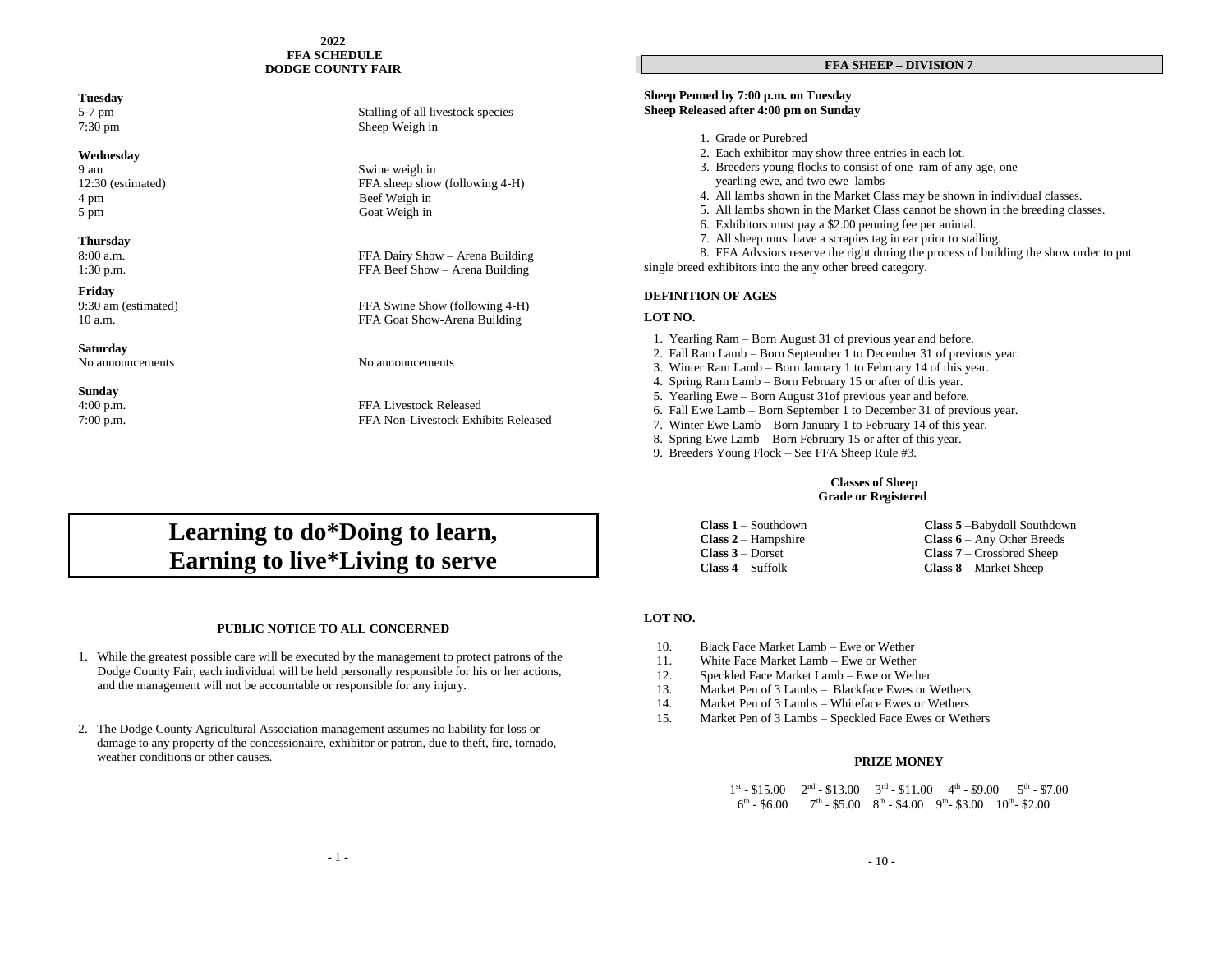#### **FFA SWINE SHOW – DIVISION 6**

Animals must be in place by **Tuesday at 7:00 p.m**. Each exhibitor may enter two barrows and two market gilts. All hogs must originate from a stage IV or V pseudorabies county or area. There will be separate classes for barrows and gilts. All entries are to be inspected by the official fair veterinarian. No bedding will be furnished. Weight divisions will be made after all hogs are weighed. Middle weight class will be used if natural break is evident.

#### **THIS IS NOT A TERMINAL SHOW.**

**All Hogs shown must be born after January 1st of the current year.**

**BREEDING SWINE- ALL BREEDS**

**CLASS NO.** 1. January Gilt 2. February Gilt 3. March Gilt GRAND CHAMPION FEMALE RESERVE GRAND CHAMPION FEMALE Gilts shown in the market class cannot be shown in the breeding classes. **MARKET HOGS**  All MARKET HOGS shown must weigh a MINIMUM OF 175 POUNDS to be eligible to compete. 4. Lightweight Barrows

5. Middleweight Barrows 6. Heavyweight Barrows. CHAMPION MARKET BARROW RESERVE GRAND CHAMPION BARROW

7. Lightweight Market Gilts 8. Middleweight Market Gilts 9. Heavyweight Market Gilts

> GRAND CHAMPION MARKET GILT RESERVE GRAND CHAMPION MARKET GILT OVERALL CHAMPION MARKET HOG

10. Pen of three – Must have at least 1 Barrow, All 3 must be from same exhibitor.

LOT CHAMPIONS IF THERE ARE 3 OR MORE HEAD, FROM 2 OR MORE FAMILIES.

#### **PRIZE MONEY**

 $1^{\text{st}} - $15.00$   $2^{\text{nd}} - $13.00$   $3^{\text{rd}} - $11.00$   $4^{\text{th}} - $9.00$   $5^{\text{th}} - $7.00$  $6<sup>th</sup> - $6.00$   $7<sup>th</sup> - $5.00$   $8<sup>th</sup> - $4.00$   $9<sup>th</sup> - $3.00$   $10<sup>th</sup> - $2.00$ 

#### **GENERAL RULES**

1. Entries are limited to FFA members with their advisor in the following FFA Chapters: Byron, Blooming Prairie, Hayfield, Kasson-Mantorville, Kenyon- Wanamingo, Pine Island,

Stewartville, and Triton. **All schools will follow current Covid rules during the county fair.**

- 2. All health regulations governing open class livestock will be in effect.
- 3. Livestock entries must have been in possession of the exhibitor for at least 30 days prior to the fair.
- 4. Deadline for entries is **June 30th** . Entries must be turned in to the local FFA advisor **with the penning fee of \$2 per head.** NO EXCEPTIONS AND NO REFUNDS ARE AVAILABLE.
- 5. Champion ribbons are given only if two (2) or more exhibitors show in a class.
- 6. Health certificates must be available at the time livestock are unloaded. See "Notice To All Exhibitors Of Livestock".
- 7. Each exhibitor must keep his/her pens and alleys in front of his/her pens clean at all times during the fair.
- 8. If the livestock entry is also entered in the open class show, please indicate this on the entry sheet.

#### **GENERAL RULES FOR ALL EXHIBITORS**

- 1. All articles exhibited must be the property of the exhibitor and except in designated classes, must be made, manufactured, or raised by the exhibitor. Livestock entries must have been in possession of the exhibitor for at least 30 days prior to the fair.
- 2. No animal or article unworthy of a premium shall receive one, even though there be no competition.
- 3. The decision of the judges shall be final in all cases except where mistakes, fraud or misrepresentation not discovered at the time of the award is made, is apparent. In such cases, the Board of Directors' decision is final.
- 4. NO PREMIUMS WILL BE PAID FOR ANY DISPLAY OR EXHIBIT IN ANY DEPARTMENT TAKEN OUT BEFORE THE REGULARLY SCHEDULED RELEASE TIME.

5. No more than one entry, except livestock, can be made in the same lot by an exhibitor. **Advisors reserve the right to create breed classes or consolidate breed shows based on registration numbers.**

6. FFA members will be eligible to exhibit if they meet the requirements of being an FFA member in good standing with their local chapter. Completed  $7<sup>th</sup>$  graders are eligible to exhibit at the county fair. Graduates from high school may exhibit four (4) county fairs following the student's graduation from high school

#### **RULES FOR LIVESTOCK EXHIBITORS**

- 7. Animals are eligible to be entered in all 3 shows, FFA 4-H and Open Class as long as they are in good standing.
- 8. No more than two entries per lot can be made by the same exhibitor.

TAKE NOTICE – Entries close July 1or when barns or pens are filled. Please send entries to your local FFA advisor.

See Division Rules for Time of Entry and Release.

Official Veterinarian – Dr. Ross Bailey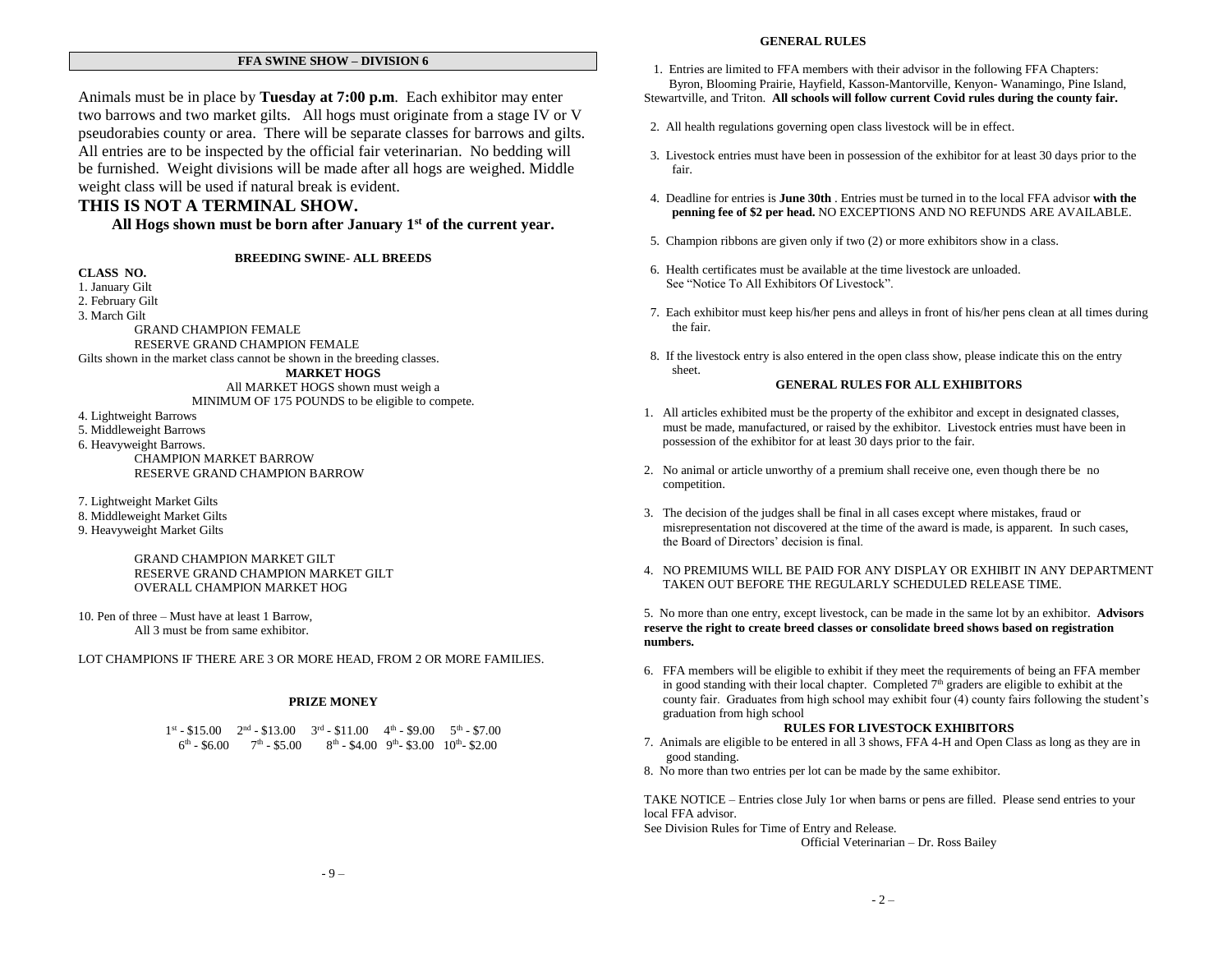#### **NOTICE TO ALL EXHIBITORS OF LIVESTOCK**

 **FFA members register Livestock with their local FFA advisor – by June 30. An FFA entry form MUST be filled out for all animals, even if an Open Class entry form has been completed. There is an entry fee of \$2.00 per head. Check should be made out to Dodge County Fair and must accompany the entry form. No refunds are available.**

 1. No animal shall be awarded more than one FFA premium except for herd sweepstakes, special premiums or as part of a group.

 2. Exhibitors must keep their stalls and pens in good, neat condition and open for inspection from 10:00 a.m. to 10:00 p.m. and properly identify their exhibits (ex. Stall Card).

3. Livestock exhibitors are limited to two entries per lot, except groups; only one entry is permitted.

#### 4. All livestock will be inspected by the official veterinarian on the opening date of the Fair. **It is the exhibitor's responsibility to be aware of and to follow all the rules, regulations, and policies of the MN Board of Animal Health in regard to any and all diseases.**

- a. All out of state cattle shown at public exhibitions are to be accompanied by a health certificate issued by an approved veterinarian within 90 days prior to the opening date of the exhibition, and executed on the official health certificate from the state. HEALTH CERTIFICATE shall include the required brucellosis records. Cattle from other states will require a Tuberculosis negative test.
- b. Out of state sheep must be accompanied by a Health Certificate certifying that the sheep for exhibition and the flock of origin have been inspected and found free of scabies or other infectious diseases within 30 days prior to the opening date of the exhibition. Sheep breeding stock must have an official scrapies identification tag. Wethers are no longer exempt and must also have a tag.
- 5. All Bulls must be double tied.

#### 6. ALL HEALTH CERTIFICATES MUST BE AVAILABLE AT ARRIVAL OF LIVESTOCK ON THE FAIRGROUNDS.

- 7. The official veterinarian of the fair shall have full authority in all matters of livestock sanitation as the representative of the board. It is suggested that all livestock exhibitors contact the official veterinarian as soon as possible.
- 8. The fair management will use diligence to insure the safety of livestock or articles entered for exhibition, after their arrival and placement, but under no circumstances will it be responsible for any loss, injury, disease, sickness or damage done to, or occasioned by or arising from any animal or article on exhibition, and the exhibitor shall indemnify the fair and management thereof against all legal or other proceedings in regard thereto.
- 9. Bedding will **not** be furnished by the fair association. Exhibitors are to furnish bedding and feed.
- 10. No one, except caretaker, designated by the Fair Board, shall stay in livestock barns at night.
- 11. No breed champion will be named unless two or more exhibitors are entered.
- 12. Due to show conflicts or  $2<sup>nd</sup>$  animal per lot, animals need to be shown by an FFA member whenever possible. In case of illness, or other extenuating circumstances, an exhibitor may substitute another FFA member to show the entry. The substitute, however, must be pre-approved by the department superintendent. **All persons leading or driving an animal into the judging area must be FFA members.**
- 13. All animals must be shown in the arena to receive premium and ribbon. No pen or stall judging.
- 14. Exhibitors showing livestock in FFA and Open Class will be stalled with their Open Class.

#### **FFA BEEF CATTLE – DIVISION 5**

#### **Beef Cattle Received by 7 p.m. on Tuesday Market Animals weighed 4 pm. on Wednesday Verify All Beef Entries at Weigh In Beef Cattle Released after 4:00 p.m. on Sunday**

- 1. Open to registered and grade animals.
- 2. Two entries per Lot permitted

 3. FFA Advisors reserve the right during the building of the show order to put single exhibitor breed entries into the any other breed category.

#### **DEFINITIONS OF AGES (AS OF SEPTEMBER 1)**

#### **LOT NO.**

- 1. Heifer Calf Calved on or after March 1 of the current year
- 2. Junior Heifer Calf Calved between January 1 February 28, current year
- 3. Late Senior Heifer Calf Calved between November 1- December 31, previous year
- 4. Early Senior Heifer Calf Calved between September 1 October 31, previous year Calf Champion Female and Reserve
- 5. Late Summer Yearling Heifer Calved between July 1 August 31, previous year
- 6. Early Summer Yearling Heifer Calved between May 1 June 30, previous year
- 7. March/April Junior Yearling Heifer Calved between March 1 April 30, previous year Junior Champion Female and Reserve
- 8. Early Junior Yearling Heifer Calved between January 1 February 28, previous year
- 9. Senior Yearling Heifer Calved September 1 December 31, two years before Senior Champion Female and Reserve Grand Champion Female and Reserve
- 10. Cow/Calf
- 11. Junior Bull Calf Calved on or after January 1, current year
- 12. Senior Bull Calf Calved between September 1 December 31, previous year
- 13. Market Beef Steers All Enter Class 8
- 14. Market Beef Heifer All Enter Class 8
- 15. Dairy Market Steers All Enter Class 8 Supreme Female Champion

#### **Classes of Beef**

| $Class 1 - Hereford$  | <b>Class 5–</b> Simmental                      |
|-----------------------|------------------------------------------------|
| $Class 2 - Angus$     | <b>Class <math>6 - Any</math></b> Other Breeds |
| $Class 3 - Shorthorn$ | $Class 7 - Commercial$                         |
| $Class 4 - Limousin$  | $Class 8 - Market$                             |

#### **PRIZE MONEY**

| $1^{st}$ - \$20.00 $2^{nd}$ - \$17.00 $3^{rd}$ - \$15.00 $4^{th}$ - \$13.00 $5^{th}$ - \$11.00 |                             |                    |
|------------------------------------------------------------------------------------------------|-----------------------------|--------------------|
| $6^{th}$ - \$9.00 $7^{th}$ - \$7.00                                                            | $8th - $5.00$ $9th - $3.00$ | $10^{th}$ - \$2.00 |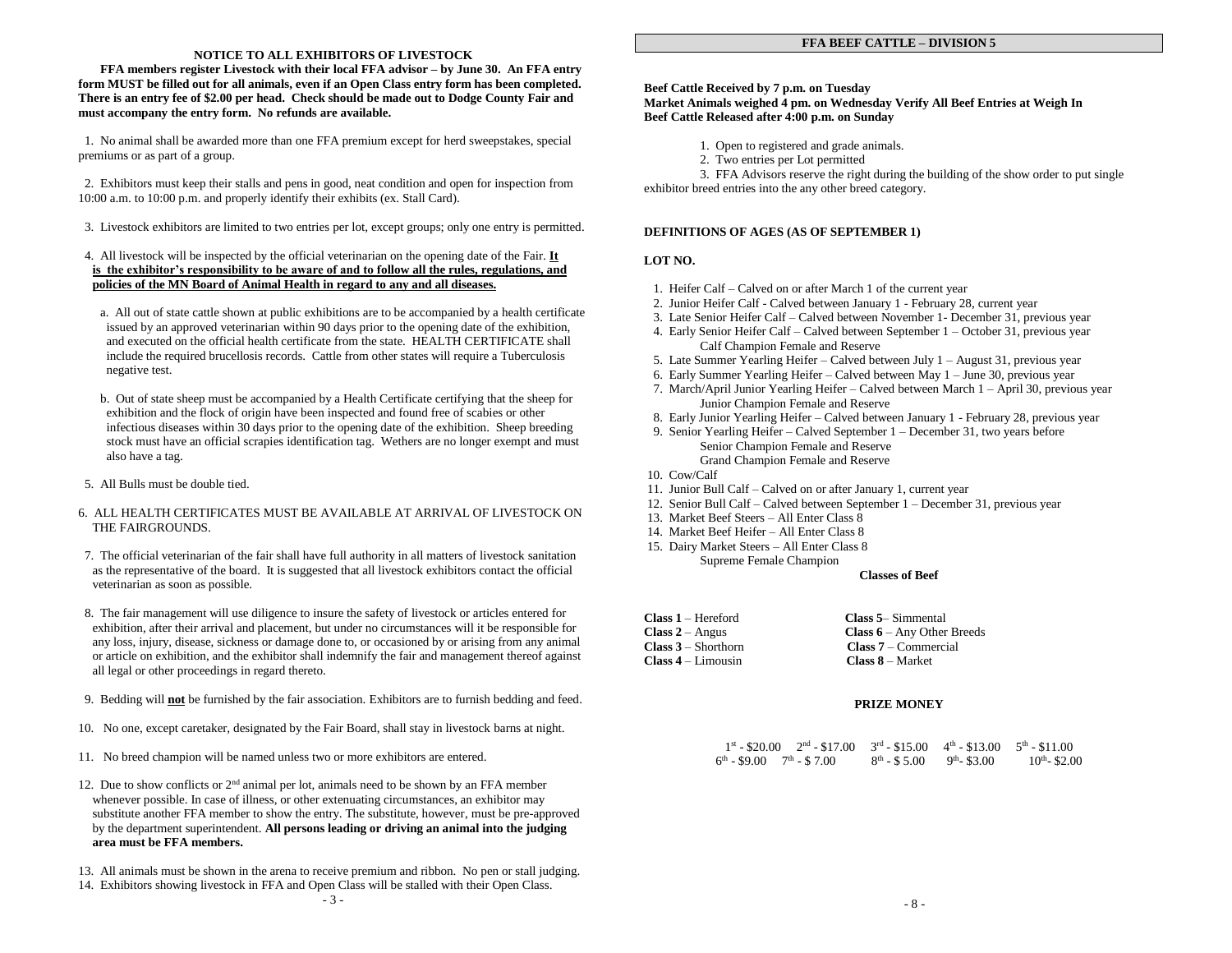#### **Dairy Cattle Received 7:00 p.m. Tuesday Dairy Cattle Released after 4:00 p.m. on Sunday**

- 1. Entries Open To Both Grades and Purebreds
- 2. Two Entries Permitted In Each Lot

 3. FFA Advisors reserve the right during the process of building the show order to put single exhibitor breed entries into the any other breed category.

#### **DEFINITION OF AGES**

#### **LOT NO.**

- 1. Jr. Heifer Calf, born between March 1 and May 31 of this year.
- 2. Winter Heifer Calf, born December 1, previous year to February 28 this year.<br>3. Fall Heifer Calf, born September 1 to November 30 of previous year.
- 3. Fall Heifer Calf, born September 1 to November 30 of previous year.
- 4. Summer Yearling, born June 1 to August 31 of the previous year
- 5. Spring Jr. Yearling Heifer, born March 1 to May 31 of previous year.
- 6. Winter Yearling Heifer, born December 1, two years ago to February 28<br>7. Sr. Yearling Heifer, born September 1 to November 30 previous year
- 7. Sr. Yearling Heifer, born September 1 to November 30 previous year (Not In Milk). Sr. Yearlings in Milk show in Lot 6.

#### Junior Champion

- 8. Junior 2 Years Old, born March 1 to August 31, two years ago.
- 9. Senior 2 Years Old, Born September 1 three years ago to February 28, two years ago.
- 10. Cows, 3 Years Old, born September 1, four years ago to August 31, three years ago.
- 11. Cows Over 3 Years, born before September 1, four years ago.
- 12. Dry Cow of any Age Class

#### Senior Champion

#### Grand Champion

Supreme Champion (all of the Grand Champions)

#### **Classes of Dairy Cattle**

| $Class 110 - Holstein$      | <b>Class <math>140 - Brown</math></b> Swiss |
|-----------------------------|---------------------------------------------|
| <b>Class 120</b> – Guernsey | Class $150 -$ Ayrshire                      |
| $Class 130 - Jersey$        | <b>Class <math>160 -</math></b> Other Breed |
|                             | Class $170 - X$ Breed                       |

#### **PRIZE MONEY**

| $1^{\rm st}$ - \$20.00     |               | $2nd - $17.00$ $3rd - $15.00$ $4th - $13.00$ $5th - $11.00$ |               |                    |
|----------------------------|---------------|-------------------------------------------------------------|---------------|--------------------|
| $6^{\rm th}$ - \$9.00 $\,$ | $7th - $7.00$ | $8^{th} - $5.00$                                            | $9th - $3.00$ | $10^{th}$ - \$2.00 |

#### **Class 1 Science Fair**

#### **LOT NO.**

- 1. Science Fair Display & Paper Individual
- 2. Science Fair Display & Paper More Than One Student 3. Science Fair Display & Paper Multiple Entries from the
- Science Fair Display & Paper Multiple Entries from the Same School

#### **Class 2 Ag Science**

- 4. Agricultural Science Display Individual<br>5. Agricultural Science Display More Than
- 5. Agricultural Science Display More Than One Student
- 6. Agricultural Science Display Multiple Entries from the Same School
- 7. Agricultural Research Paper Individual
- 8. Agricultural Research Paper More Than One Student
- 9. Agricultural Research Paper Multiple Entries from the Same School

#### **Class 3 Natural Resources**

- 10. Natural Resources Display & Paper Individual
- 11. Natural Resources Display & Paper More Than One Student 12 Natural Resources Display & Paper Multiple Entries from the
- Natural Resources Display & Paper Multiple Entries from the Same School
- 13. Natural Resources Display Individual
- 14. Natural Resources Display More Than One Student
- 15. Natural Resources Display Multiple Entries from the Same School
- 16. Natural Resources Papers Individual
- 17. Natural Resources Papers More Than One Student
- 18. Natural Resources Papers Multiple Entries from the Same School

#### **Class 4 Art and Collections**

- 19. Artistic Expression Project
- 20. Collections/Identification Individual
- 21. Collections/Identification More Than One Student<br>22 Collections/Identification Multiple Entries from the
- 22. Collections/Identification Multiple Entries from the Same School

#### **Class 5 Careers**

- 23. Ag Careers Display Individual
- 24. Ag Careers Display More Than One Student
- 25. Ag Careers Display Multiple Entries from the Same School

#### **Class 6 Teaching Materials**

- 26. Teaching Materials Individual
- 27. Teaching Materials More Than One Student
- 28. Community Service Individual
- 29. Community Service Multiple Entries from the Same School

#### **PRIZE MONEY**

Four or Less  $1^{st} - $5.00$   $2^{nd} - $4.00$   $3^{rd} - $3.00$   $4^{th}$  $-$ \$2.00 5-10<sup>th</sup>-\$1.00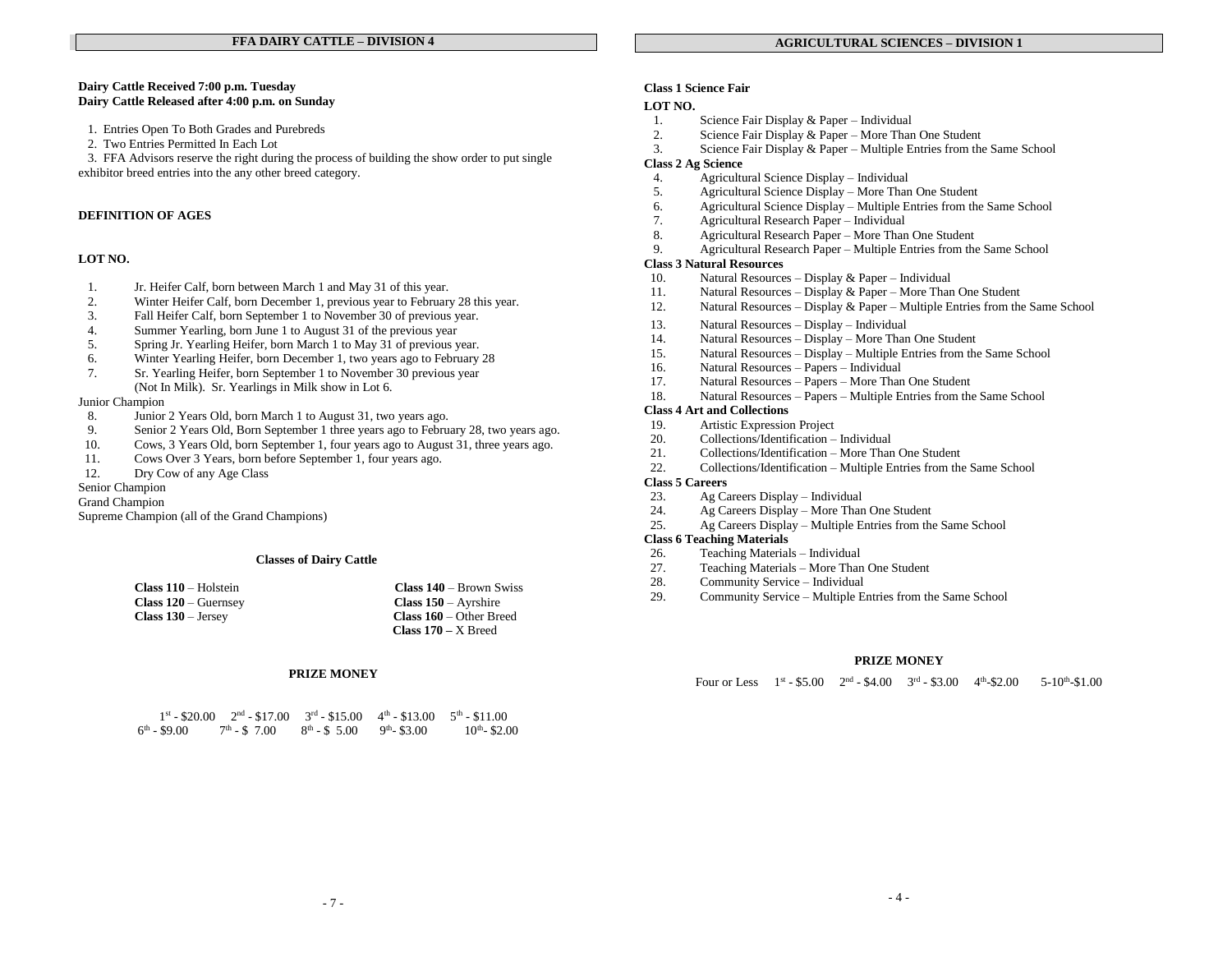#### **FFA CONSTRUCTION PROJECTS – DIVISION 2**

All Construction Projects Exhibits in place by 12:00pm on Wednesday. Construction Projects Exhibits Released 7:00 p.m. on Sunday.

#### **ONE ENTRY PER LOT PERMITTED**

Each entry should be accompanied by a plan on an  $8\frac{1}{2}$ " x 11" sheet of paper. The plan should be mounted on Tag board, or similar backing. Entries should have an appropriate finish: paint, stain, varnish, shellac or polish. Stress quality construction.

#### **LOT NO.**

#### **CLASS 1 Metal Small Projects**

- 1. C Clamp
- 2. Hitch Pin
- 3. Tap & Die Projects
- 4. Chipping Hammers
- 5. Chisel & Punch
- 6. Sheet Metal Projects
- 7. Milling and Lathe Projects<br>8. Plug in stands
- Plug in stands
- 9. Other

#### **CLASS 2 Rough Construction Small Wood Projects**

- 10. Sawhorses
- 11. Nail/Tool Carrier
- 12. Birdhouse/Feeders
- 13. Other

#### **CLASS 3 Finished Small Wood Projects**

- 14. End Tables and Coffee Tables
- 15. Wall Hangings
- 16. Wood Lathe Projects
- 17. Other

#### **CLASS 4 Large Metal Projects**

- 18. Portable Work Light
- 19. Welding Tables
- 20. 3 pt and loader attachments
- 21. Trailers
- 22. Combination wood and metal
- 23. 4 Wheel Trailers
- 24. Group Projects
- 25. Other

#### **CLASS 5 Large Wood Projects**

- 26. Small Buildings Must provide picture only and material list, cost and total hours worked Entry made in display board format
- 27. Picnic Tables and Outdoor Furniture
- 28. Group Project<br>29. Other
- Other

#### **CLASS 6 – Power and Mechanics**

- 30. Small Engines Must have driven load attached for entry. Air Cooled
- 31. Small Engines Must have driven load attached for entry. Liquid Cooled 32. Tractors Must include year, bill of materials, hours worked. Group
- 32. Tractors Must include year, bill of materials, hours worked. Group
- 33. Tractors Must include year, bill of materials, hours worked. Individual
- 34. Fabrication Large powered project made form scratch. Group
- 35. Fabrication Large powered project made form scratch. Individual
- 36. Restoration: Other than tractors. Group
- 37. Restoration: Other than tractors. Individual

#### **PRIZE MONEY**

| Class $1-3$ | $1^{\rm st}$ - \$5.00  | $2nd - $4.00$  | $3^{rd}$ - \$3.00  |                           | $4th - $2.00$ 5-10 <sup>th</sup> \$1.00 |
|-------------|------------------------|----------------|--------------------|---------------------------|-----------------------------------------|
| Class 4-6   | $1^{\rm st}$ - \$15.00 | $2nd - $14.00$ | $3^{rd}$ - \$13.00 | $4^{\text{th}}$ - \$11.00 |                                         |

#### **HORTICULTURE/FLORICULTURE – DIVISION 3**

#### **Class 110 – FLORICULTURE**

ONE ENTRY PER LOT

Exhibits In Place by 12:00 p.m. on Wednesday Exhibits Released at 7:00 p.m. on Sunday

#### **LOT NO.**

- 1. Dried Flower Arrangements
- 2. Fresh Flower Arrangements Special Occasions
- 3. Fresh Flower Arrangements All Occasions
- 4. Fresh Flower Vase Arrangement
- 5. Silk Flower Arrangement Special Occasions
- 6. Silk Flower Arrangement All Occasions
- 7. Silk Flower Vase Arrangement
- 8. Corsages Fresh Flowers
- 9. Corsages Silk Flowers
- 10. Boutonnieres Fresh Flowers<br>11. Boutonnieres Silk Flowers
- 11. Boutonnieres Silk Flowers
- 12. Home Crafts With Flower Arrangements
- 13. Wreath Design
- 14. Bouquets<br>15. Unusual A
- Unusual Arrangements
- 16. Portfolio of arrangement samples

#### **Class 120 – HORTICULTURE**

#### ONE ENTRY PER LOT

#### **LOT NO.**

- 1. Landscape Design Drawings<br>2. Landscape Design Drawings
- 2. Landscape Design Drawings with Photos Before & After 3.
- 3. Terrariums
- 4. Collection of 6 Different Vegetables Specimen numbers: Large – 1 Medium – 3 Small – 12
- 5. Collection of Several Varieties of the Same Vegetable
- 6. Single Variety of One Variety of the Same Vegetable
- 7. Largest Zucchini
- 
- 8. Single Variety Of One Vegetable In A One Peck Container<br>9. Garden Flowers Cut Single Variety 3 Stems Uniform i Garden Flowers – Cut – Single Variety – 3 Stems Uniform in Length and Size Bloom
- 10. Garden Flowers Cut Several Varieties Together
- 11. Bedding Plants in a Decorative Planter
- 12. Bedding Plants in a Creative Planter<br>13. Hanging Basket
- Hanging Basket
- 14. Potted Houseplants
- 15. Hanging Pouch
- 16. Herb Garden

#### **PRIZE MONEY**

 $1^{\text{st}} - $5.00$  2<sup>nd</sup>  $2<sup>nd</sup> - $4.00$  $3^{rd}$  - \$3.00  $\mu$ <sup>h</sup>-\$2.00 5-10<sup>th</sup>-\$1.00